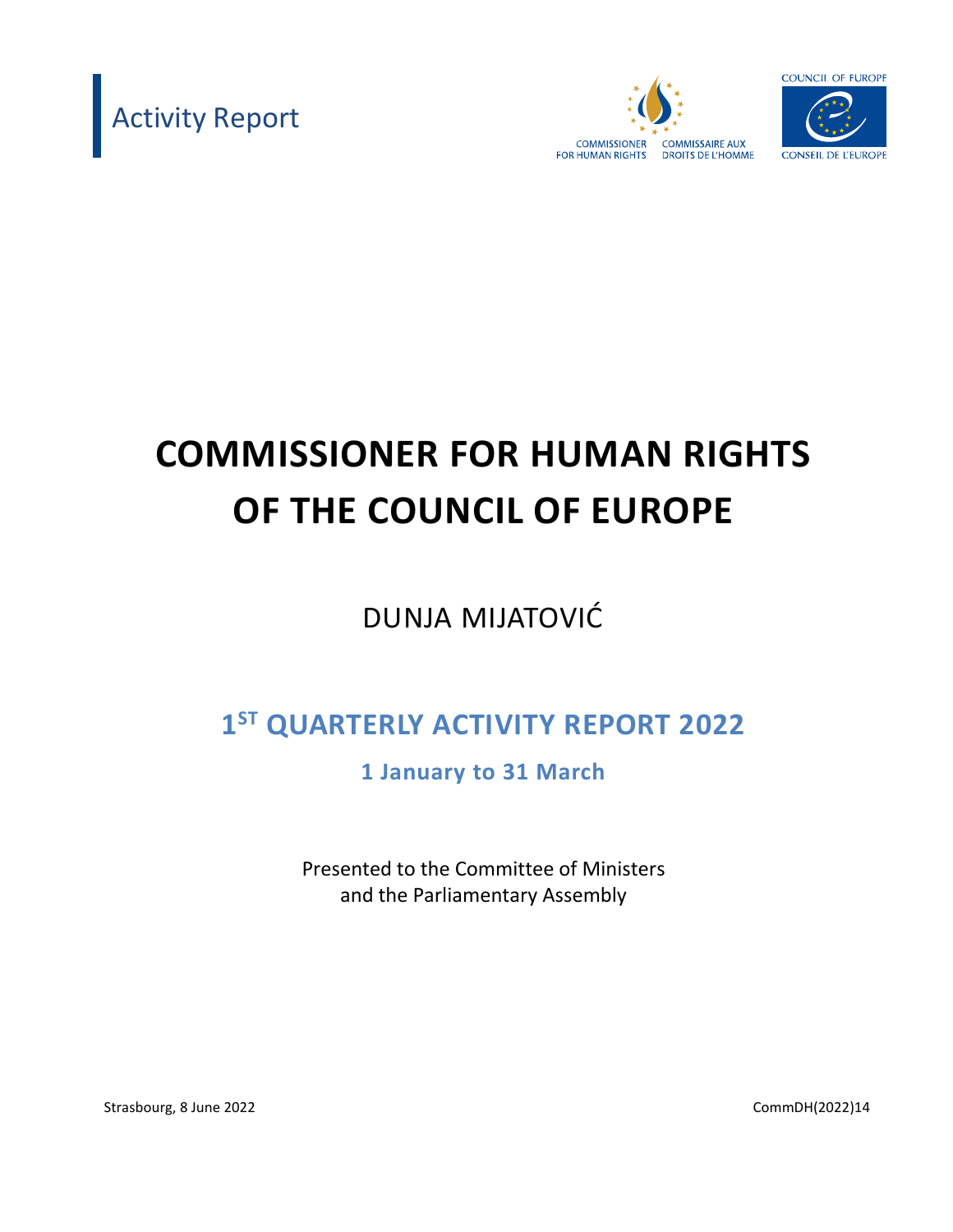This report contains a summary of the activities carried out by the Commissioner for Human Rights, Dunja Mijatović, between 1 January and 31 March 2022.

### **1. Visits and Missions**

#### *Visit to Georgia*

The Commissioner visited Georgia from 21 to 24 February. The visit focused on issues pertaining to non-discrimination, labour rights and the environment and human rights. During the visit, the Commissioner met the President of Georgia, Salome Zourabichvili; the Prime Minister, Irakli Garibashvili; the First Deputy Minister of Foreign Affairs of Georgia, Lasha Darsalia; the Minister of Internal Affairs, Vakhtang Gomelauri; the State Minister for Reconciliation and Civic Equality, Tea Akhvlediani; the Deputy Ministers of Internally Displaced Persons from the Occupied Territories, Labour, Health and Social Affairs, Tamila Barkalaia and Ilia Ghudushauri; and the Minister of Environmental Protection and Agriculture, Otar Shamugia and his Deputy Minister, Nino Tandilashvili. She also met the Vice-Chairman of the Parliament of Georgia, Archil Talakvadze and other members of Parliament. Furthermore, she held meetings with the Public Defender, Nino Lomjaria, and her Deputies, Giorgi Burjanadze and Ekaterine Skhiladze, as well as with representatives of civil society.

At the end of the visit, the Commissioner [highlighted](https://www.coe.int/en/web/commissioner/-/georgia-should-step-up-the-fight-against-discrimination-and-better-ensure-labour-rights-and-the-human-right-to-a-healthy-environment) the impact of the rise of organised far-right and ultraconservative groups in the public sphere on human rights and the need to protect persons belonging to religious minorities, LGBTI people and other groups targeted by them. She urged the authorities to publicly condemn any manifestation of intolerance, duly prosecute and sanction those responsible for acts of hate speech and hate crime and called on politicians, community and religious leaders to refrain from using homophobic or otherwise discriminatory rhetoric and to promote respect for diversity and tolerance within society.

While welcoming steps to prohibit violence and discrimination based on sexual orientation and gender identity, the Commissioner noted that LGBTI people remain among the most vulnerable groups in Georgian society, enduring discrimination in many fields of life but also verbal and physical violence. She encouraged the authorities to take measures to prevent and combat LGBTI-phobia and better protect the human rights of LGBTI persons, including their right to peaceful assembly. As regards the situation of religious minorities, the Commissioner urged the authorities to ensure better protection against hate crime and hate speech and to engage in a genuine dialogue with all religious denominations to tackle a whole range of related issues, including access to places of worship, religious property and non-discrimination on religious grounds in schools.

While welcoming reforms to reinforce labour rights, the Commissioner recommended stepping up efforts to ensure better working conditions for all workers, reduce the gender pay gap, and promote non-discriminatory access to the labour market for persons with disabilities and other vulnerable groups.

As regards environment and human rights, the authorities should pay particular attention to the human rights implications of large-scale projects with an environmental impact, in particular infrastructural and hydropower-related works, including by promoting meaningful and transparent involvement of persons and communities directly affected by such projects in the decision-making process and by fully respecting their freedom of peaceful assembly.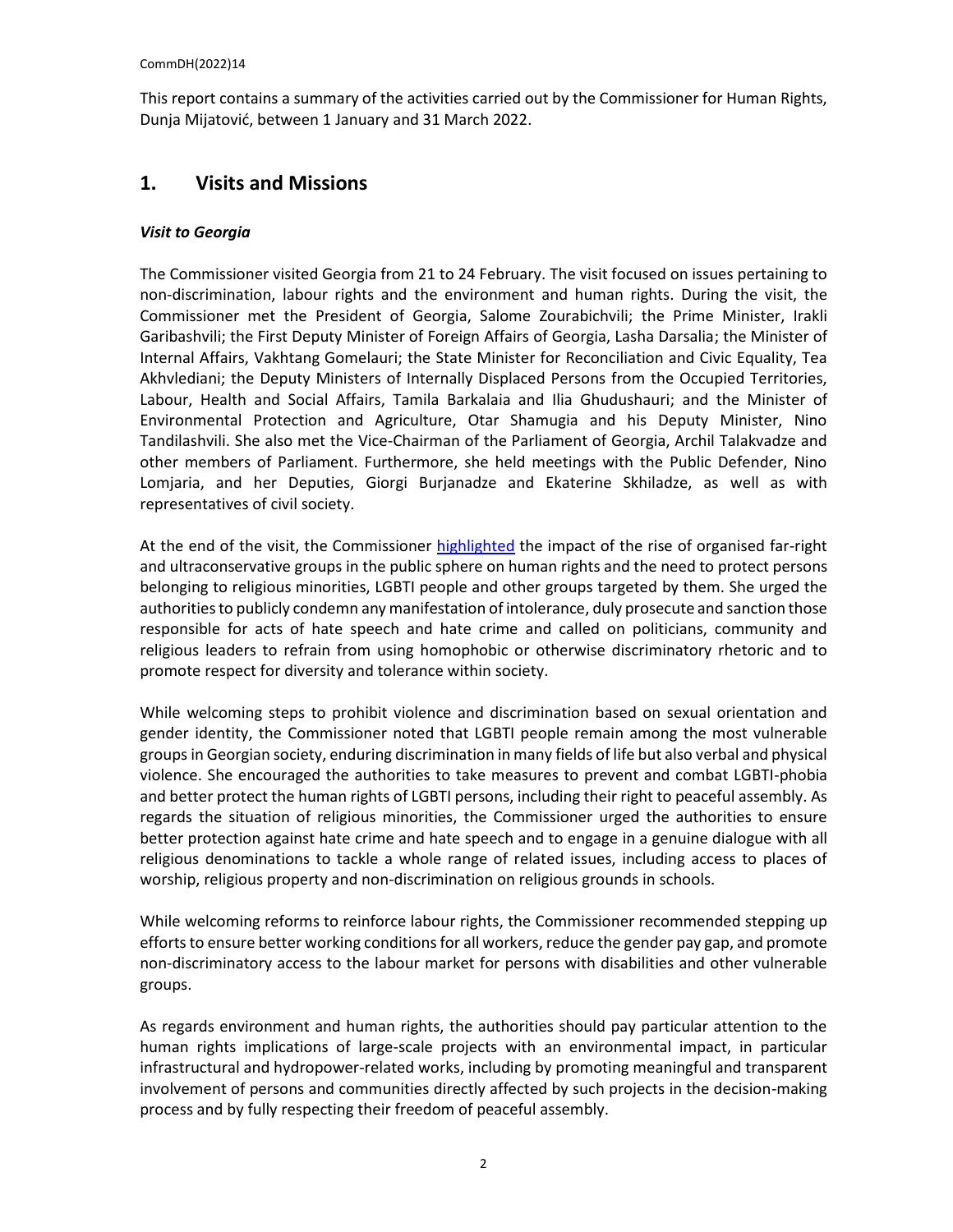The Commissioner also travelled to Zugdidi where she met the Chairman of the Government of the Autonomous Republic of Abkhazia, Ruslan Abashidze, and persons living there in protracted displacement, who shared with her accounts of the difficult circumstances of their displacement and their concerns in relation to their integration into Georgian society and access to housing, education and healthcare.

The Commissioner's report on her visit to Georgia is forthcoming.

#### *Missions to countries neighbouring Ukraine*

In order to monitor the human rights situation of people fleeing Ukraine as a result of the Russian Federation's aggression against the country, in March the Commissioner and her team carried out a series of emergency missions to countries bordering Ukraine (Republic of Moldova, Poland, Hungary, Romania and the Slovak Republic) and to the Czech Republic.

#### - *Mission to the Republic of Moldova*

During a 3-day mission to the Republic of Moldova (from 6 to 8 March), the Commissioner visited a former boarding school in Cărpineni, repurposed to serve as emergency housing for people fleeing the war, and a home for mothers and children in Ruseștii Noi, managed by the Moldovan office of the NGO Concordia. The Commissioner and members of her team also visited emergency reception centres located at the MoldEXPO international exhibition centre and the Manejul sports hall in Chisinau. Together with a delegation from the OSCE Mission in Moldova, the Commissioner travelled to Palanca and visited both sides of the border crossing between Ukraine and the Republic of Moldova, as well as a temporary reception camp on the Moldovan side. In Chisinau, the Commissioner held meetings with the Minister of Interior, Ana Revenco; State Secretary of the Ministry of Foreign Affairs and European Integration, Vladimir Cuc; the Ombudsman, Ceslav Panico; and the Children's Rights Ombudsman, Maia Bănărescu.

In her [concluding](https://www.coe.int/en/web/commissioner/-/more-support-urgently-needed-to-assist-people-fleeing-the-war-in-ukraine-and-countries-of-arrival-in-particular-the-republic-of-moldova) statement, published on 9 March, the Commissioner called for more support by European states to protect the rights of people fleeing the war in Ukraine and for countries of arrival, in particular the Republic of Moldova. She highlighted how the Moldovan authorities, NGOs and many ordinary citizens had risen to the daunting challenge by mustering a humanitarian response and coordinating the provision of assistance to meet the basic needs of the people arriving. However, more funding and support, including manpower, skill, and expertise, was urgently needed, as well as longer-term economic, humanitarian and institutional support, in order to help the country urgently scale up its response. The Commissioner also highlighted the importance of providing support for the early identification of vulnerable persons, especially women and children – who constituted 89% of all those who fled Ukraine to the Republic of Moldova – and for their protection from gender-based violence, human trafficking, and exploitation.

In order to protect the rights of the people fleeing from Ukraine who decide to remain in the Republic of Moldova, the Commissioner noted that a long-term approach would have to be adopted and strategies and integration measures envisaged in good time, including through creating opportunities for child refugees to continue their education and by offering psychological assistance to all those who need it.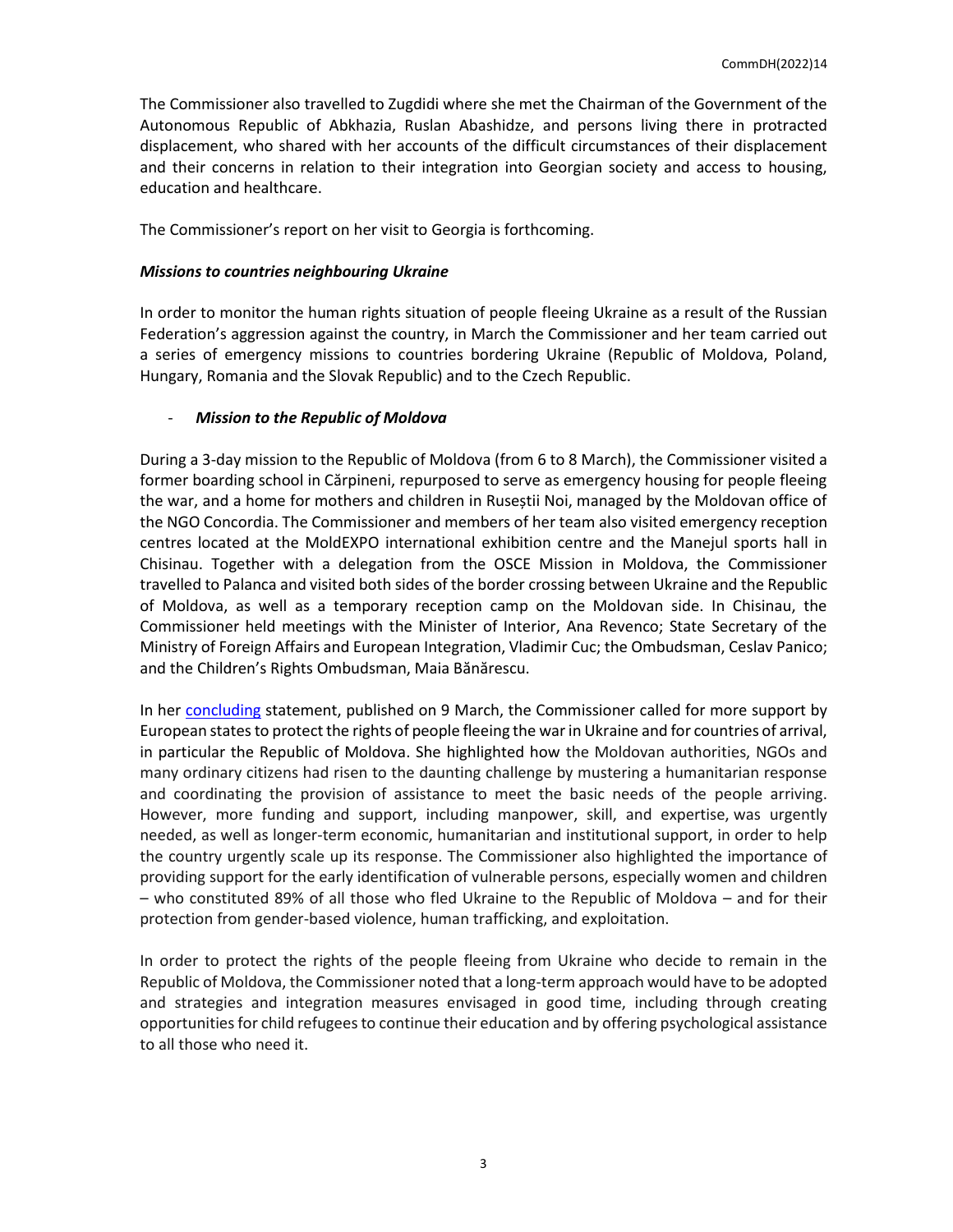#### - *Missions to the Czech Republic, Hungary, Poland, Romania and the Slovak Republic*

From 16 to 21 March the Commissioner's office carried out a series of parallel missions to Hungary, Poland, Romania and the Slovak Republic, which were followed by a mission by the Commissioner to the Slovak Republic and the Czech Republic on 21 and 22 March. The Commissioner's office missions to Hungary, Poland, Romania and the Slovak Republic comprised visits to numerous border crossing posts (Beregsurány, Záhony, Tiszabecs and Csengersima - the latter a crossing point with Romania - in Hungary; Hrebenne, Korczowa and Medyka in Poland; Sighetu Marmatiei in Romania; and Vyšné Nemecké, Veľké Slemence and Ubľa in the Slovak Republic), places where people received initial assistance, were registered or were hosted for slightly longer periods, and places for onward transport such as bus and train stations. The Commissioner's staff met with people fleeing Ukraine, volunteers and representatives of non-governmental organisations working in the abovementioned places, as well as local and regional officials, Ombudsman institutions and national human rights institutions and international organisations. On her visit to Bratislava and Prague, the Commissioner also spoke with many of these groups and interlocutors, and met with the Slovak Minister of Interior, Roman Mikulec and the Slovak State Secretary of the Ministry of Foreign and European Affairs, Ingrid Brocková; as well as the Czech First Deputy Prime Minister and Minister of Interior, Vít Rakušan, and the Czech Minister of Foreign Affairs, Jan Lipavský. She also met the Mayor of Bratislava, Matúš Vallo, and the Mayor of Prague, Zdeněk Hřib.

Following these missions, the Commissioner [stressed](https://www.coe.int/en/web/commissioner/-/commissioner-urges-more-coordinated-efforts-by-all-member-states-to-meet-the-humanitarian-needs-and-protect-the-human-rights-of-people-fleeing-the-war) the need for member states not sharing a border with Ukraine to step up their role in coordinating and supporting the enormous efforts provided in the countries she and her teams visited, including by facilitating movement to other countries. She stressed that creating more clarity and predictability on where people moving onward can be appropriately accommodated was crucial for both the people themselves and the countries now at the forefront of receiving them, while also being important for reducing the risks of trafficking in human beings and exploitation.

The Commissioner also underscored the need for medium and long-term measures in countries neighbouring or close to Ukraine. She praised the enormous efforts in the countries visited and the extraordinary mobilisation of volunteers, NGOs, religious organisations and charities, as well as local and regional authorities, national human rights structures, border guards, fire and rescue and law enforcement services. However, she noted that relying mainly on such civil society and local efforts was not sustainable and that it was important that state authorities assumed more responsibility, as they were already doing in some of the member states.

In some of the member states visited, the extent to which central governments were making medium and long-term plans remained unclear to many persons and organisations providing direct help on the ground. The Commissioner noted the clear need to boost preparedness for the reception of more vulnerable and larger groups of people fleeing the war in Ukraine, including access to housing, employment, financial aid and education, and their overall integration into society. Sufficient flexibility in providing funding to all actors involved, in a quick and easy way, was also necessary to react appropriately to the changing needs and circumstances. The Commissioner further noted that shortages of both privately provided and government-sponsored accommodation were already acute, and that there was a severe risk that temporary reception places could become long-term housing solutions for which they were clearly not adapted.

The Commissioner also called for special attention to the protection of specific groups, in particular in view of the high risk of trafficking in human beings, but also in relation to access to sexual and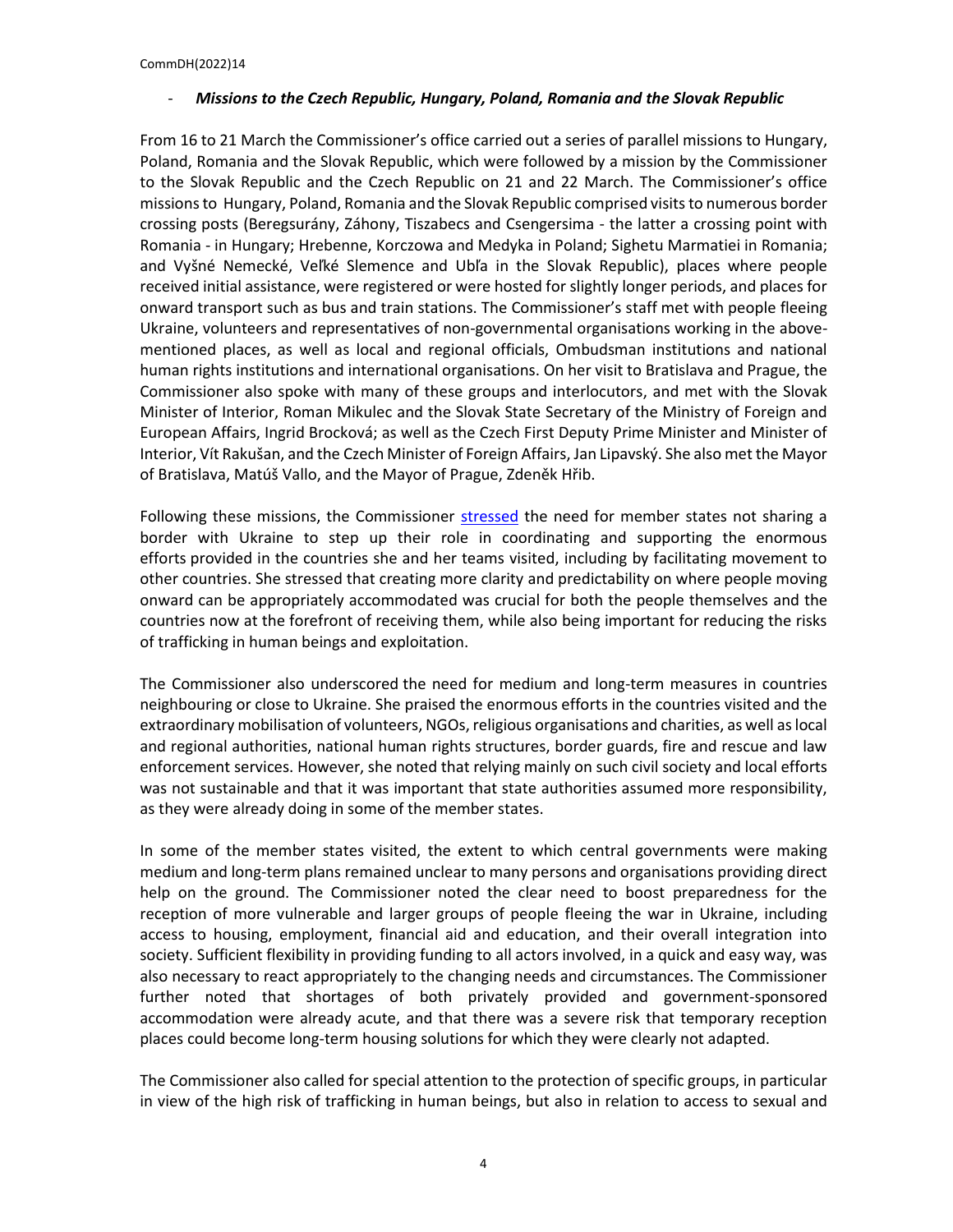reproductive health services, the situation of unaccompanied and separated children, as well as Roma, LGBTI persons, older persons, and persons with disabilities.

# **2. Reports and continuous dialogue**

#### *Letter to the President of Azerbaijan on the adoption of a new media law*

On 25 January, the Commissioner published a [letter](https://www.coe.int/en/web/commissioner/-/azerbaijan-new-media-law-raises-serious-human-rights-concerns-and-should-be-changed) to the President of Azerbaijan, Ilham Aliyev, concerning the compliance of the new media law with the relevant human rights standards on free and independent media and pluralism. The Commissioner expressed concern that the law granted discretionary powers to state authorities via licencing and otherwise restricting journalists' work and limiting the financial and operational activities of media entities. She stressed that this affected the ability of journalists and mass media to work freely and independently and undermined the right of individuals to receive information. She also referred to her previous concerns about the lack of pluralism and arbitrary interferences with media freedom in the country and invited the President to use his authority to return the law to the Parliament for its substantial revision in line with the Council of Europe standards on media freedom.

The letter is available on the Commissioner's website along with the reply of the Azerbaijani authorities.

#### *Letter to the Parliament of Spain on the review of the 2015 Law on Citizens' Safety*

On 11 February, the Commissioner published a [letter](https://www.coe.int/en/web/commissioner/-/spain-the-review-of-the-2015-law-on-citizens-safety-should-result-in-better-protecting-human-rights) addressed to the President of the Interior Committee of the Congress of Deputies of Spain, José Luis Ábalos Meco, the President of the Congress of Deputies, Ana Meritxell Batet Lamaña, and the President of the Senate, Ander Gil García. Reiterating the concerns expressed in 2018 about the 2015 Law on Citizens' Safety, she called on the Parliament to ensure that the review of the Law is used as an opportunity to bring it fully in line with human rights standards, in particular as regards the provisions impinging on freedoms of expression and assembly, the right to seek asylum and the prohibition of refoulement. She stressed the difficulty of appealing administrative sanctions imposed on the grounds of the Law and the need to strengthen the overall accountability framework for law enforcement officials.

The letter is available on the Commissioner's website along with the reply from the Presidents of the Senate and the Congress of Deputies.

#### *Report on Malta*

On 15 February, the Commissioner published he[r report](https://www.coe.int/en/web/commissioner/-/malta-high-time-for-justice-for-daphne-caruana-galizia-and-for-reforms-to-safeguard-media-freedom-and-better-protect-the-rights-of-migrants-and-women) on he[r visit](https://www.coe.int/en/web/commissioner/-/reforms-needed-to-better-protect-journalists-safety-and-the-rights-of-migrants-and-women-in-malta) to Malta from 11 to 16 October 2021, with recommendations on safeguarding media freedom and ensuring the safety of journalists, protecting the lives and dignity of refugees, asylum seekers and migrants and strengthening women's rights.

The Commissioner called on the Maltese authorities to ensure accountability for the murder of Daphne Caruana Galizia and urged the government to prioritise reforms to fully implement the recommendations of the public inquiry report which found the state responsible for the journalist's assassination, to comply with international standards, and to ensure the effective involvement of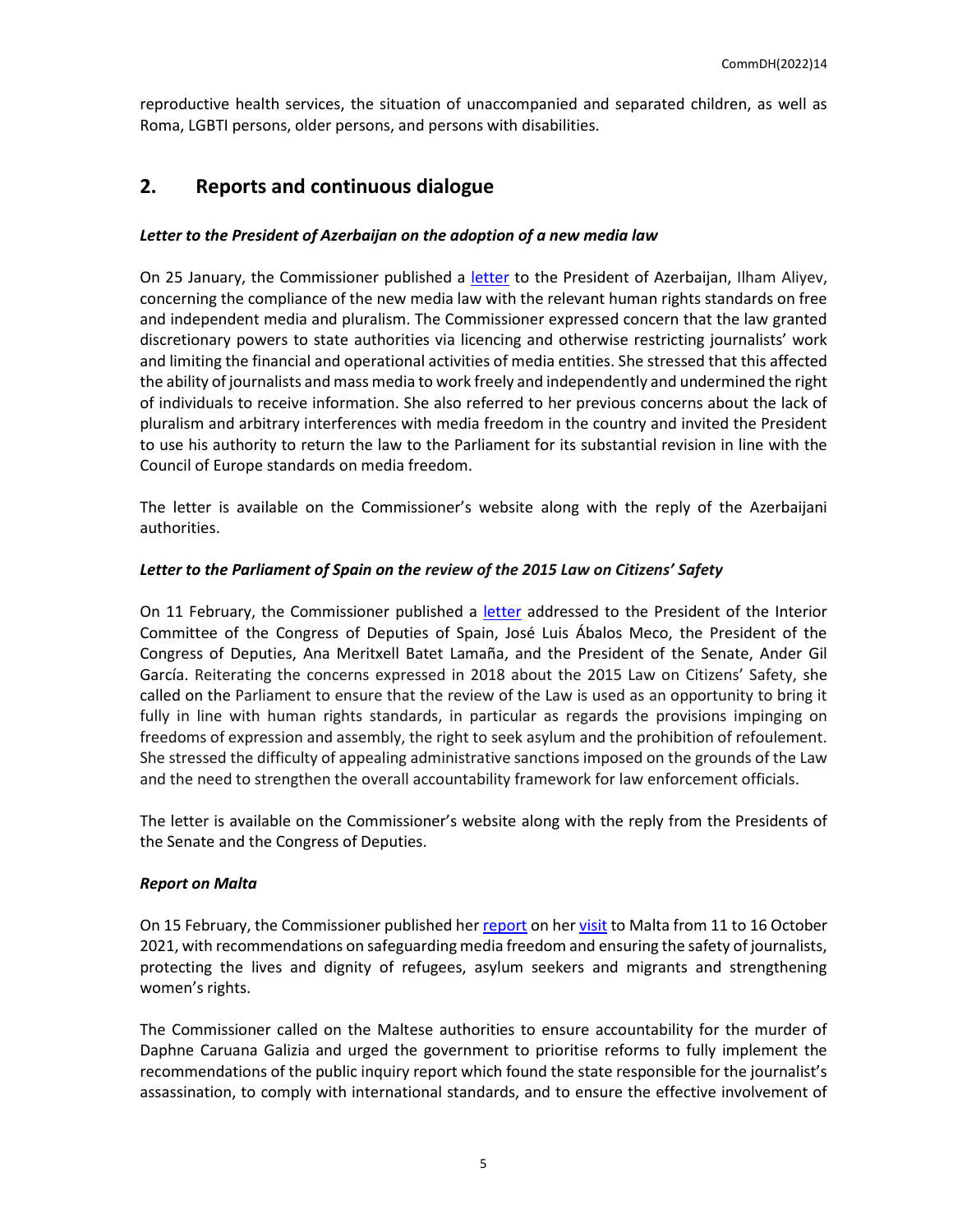civil society as well as accountability and transparency at all stages. Further recommendations concerned the implementation of the Freedom of Information Act and the adoption of legislation against **SLAPPs** (strategic lawsuits against public participation).

Regarding asylum and migration, the Commissioner urged Malta to step up its capacities and to ensure effective co-ordination of search and rescue operations and stressed that disagreements concerning disembarkation responsibilities should never be allowed to put human rights at risk or exempt the authorities from their *non-refoulement* obligations. She furthermore urged the Maltese authorities to review their co-operation with the Libyan authorities on migration and called on the government of Malta to suspend such co-operation activities until clear guarantees of their human rights compliance are in place and to ensure accountability for any returns of migrants to Libya as a result of action by the Maltese authorities.

In addition, the Commissioner called on the authorities to prevent the detention of vulnerable asylum seekers and migrants and any arbitrary detention, invest in alternatives to detention, and immediately end the detention of migrant children. She stressed the need for safeguards to protect detained migrants from ill-treatment and to allow unhindered access for independent monitoring bodies and NGOs to detention places, as well as to improve reception conditions, prevent homelessness or destitution among those no longer accommodated in reception centres and to ensure that unaccompanied minors are effectively protected.

To enhance women's rights and gender equality, the Commissioner recommended further reforms, including the adoption of the Equality Act and the Human Rights and Equality Commission Act, complemented by a comprehensive policy to overcome patriarchal attitudes and stereotypes and enhanced support for awareness-raising activities. She underlined the need to address women's disadvantaged position in the labour market, to reverse the growing gender pay gap, and to advance women's participation in public and political decision-making.

Stressing that Malta's blanket ban on abortion puts women's rights, including their right to health, at serious risk, the Commissioner urged the authorities to decriminalise abortion, develop comprehensive regulation of women's access to legal and safe abortion and improve the availability of sexual and reproductive health services, as well as to guarantee equality for all women in the enjoyment of sexual and reproductive health and rights, including by providing mandatory [comprehensive sexuality education,](https://www.coe.int/en/web/commissioner/blog-2020/-/asset_publisher/aa3hyyf8wKBn/content/comprehensive-sexuality-education-protects-children-and-helps-build-a-safer-inclusive-society?inheritRedirect=false&redirect=https%3A%2F%2Fwww.coe.int%2Fen%2Fweb%2Fcommissioner%2Fblog-2020%3Fp_p_id%3D101_INSTANCE_aa3hyyf8wKBn%26p_p_lifecycle%3D0%26p_p_state%3Dnormal%26p_p_mode%3Dview%26p_p_col_id%3Dcolumn-1%26p_p_col_count%3D1) ensuring the availability and affordability of modern contraceptive services, and safeguarding access to health care in the light of refusals to provide care on grounds of conscience.

The report is available on the Commissioner's website, along with the comments of the Maltese authorities.

# **3. Themes**

#### *Impact of the war in Ukraine on human rights*

In addition to the missions to countries neighbouring Ukraine, referred to above, in the reference period the Commissioner's engagement on the human rights consequences of the war in Ukraine has included direct exchanges with Ukrainian authorities, institutions and human rights defenders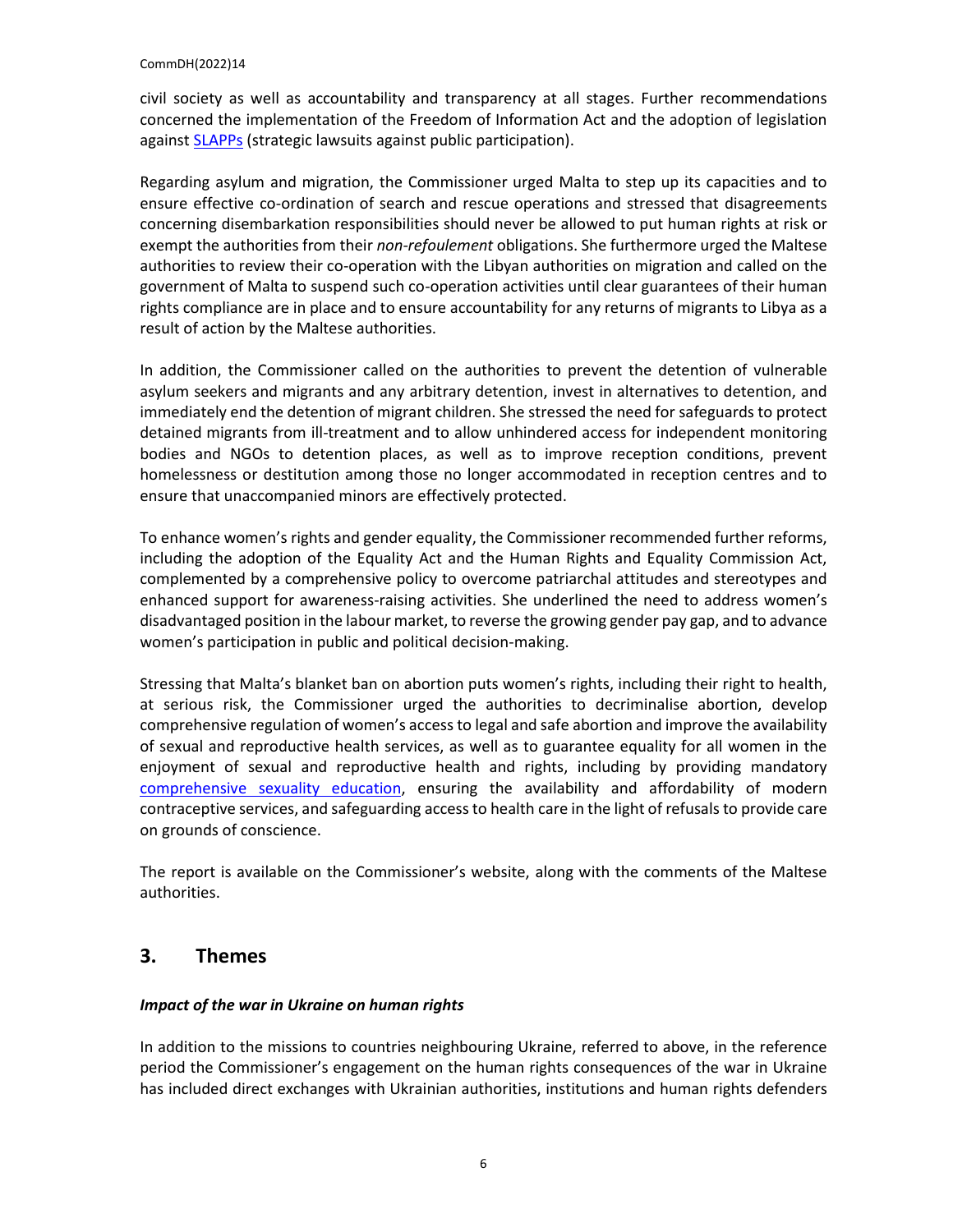as well as statements on specific human rights issues and the situation of particularly vulnerable persons.

Thus, on 24 February, the Commissioner [reacted](https://www.coe.int/en/web/commissioner/-/commissioner-for-human-rights-statement-on-the-situation-in-ukraine) to the Russian military attack on Ukraine, which occurred earlier on that day, noting that it had resulted in the loss of human life and dire human suffering, exposing millions of people in Ukraine and beyond to the risk of violence, displacement and other serious violations of human rights and international humanitarian law. She urged the authorities of the Russian Federation to immediately put a stop to all military actions in Ukraine and to adhere strictly to international humanitarian and human rights law. She also called on all Council of Europe member states to stand in unity and solidarity with Ukraine and to receive people fleeing Ukraine with open arms to help protect their dignity, safety, and human rights.

On 1 March, the Commissioner [observed](https://www.coe.int/en/web/commissioner/-/the-killing-and-suffering-of-people-in-ukraine-has-to-stop-now) that the war triggered by Russia's military attack against Ukraine six days prior had led to the death or injury of hundreds of people, including many children. She noted that reports of indiscriminate shelling that had struck hospitals, schools and homes in Ukraine demonstrated the Russian forces' blatant disregard for civilian life. Recalling the suffering of the civilian population, with thousands of people cut off from basic facilities, and streams of refugees and displaced people desperately seeking safety, the Commissioner stressed that the Russian authorities were in a position to put an end to the war, which trampled on international law and human rights and obliterated humanitarian law. On 7 March, the Commissioner issued a [statement](https://www.coe.int/en/web/commissioner/-/on-international-women-s-day-let-us-stand-with-ukrainian-women-and-girls) expressing her solidarity with Ukrainian women and girls caught up in the war (see below, Women's rights and gender equality).

On 9 March, the Commissioner held an on-line meeting with a group of Ukrainian human rights defenders to inquire about their situation and safety, to learn more about their work on documenting violations of human rights and international humanitarian law, and to discuss how she could help them in their important work.

On 10 March, the Commissioner [expressed](https://twitter.com/CommissionerHR/status/1501922478309842953?s=20&t=05AWhIdl9dZjFqlUmLlx2w) her dismay at the atrocious consequences of the reported bombing and destruction by the Russian forces of a children's hospital and maternity ward in Mariupol, which allegedly killed and injured several people, including a child. She called for respecting ceasefires, ensuring safe passage for people wishing to evacuate via humanitarian corridors, and providing urgent access to the city for humanitarian actors.

On 15 March, the Commissioner met in Strasbourg with Mariia Mezentseva, Chairperson of the Ukrainian delegation to the PACE, and other members of the delegation, to discuss the human rights consequences of the Russian Federation's aggression on Ukraine and to share some details on the steps taken by the Commissioner and her office in response to the war.

On 17 March, the Commissioner [called](https://twitter.com/CommissionerHR/status/1504463916591562753) for an urgent ceasefire and a humanitarian agreement to allow relief efforts to reach the hundreds of thousands of people trapped by the fighting in Mariupol and deprived of basic necessities.

On 18 March, the Commissioner met on-line with the Prosecutor General of Ukraine, Iryna Venediktova. The discussion revolved around the importance of ensuring accountability for war crimes committed in Ukraine, as well as the protection of children's rights and the need to address the specific situation and needs of children victims of human rights violations committed during the war.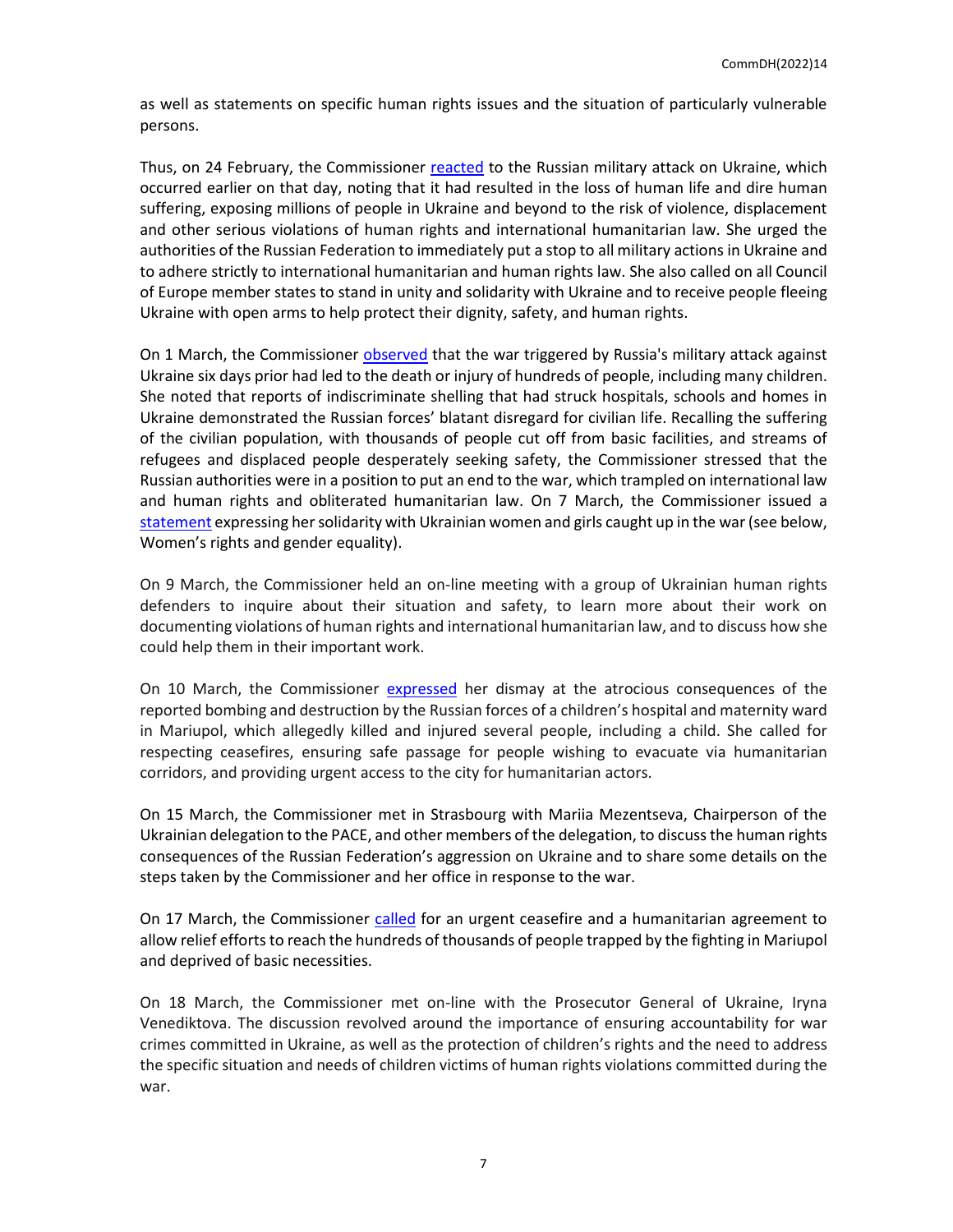On 28 March, the Commissioner [reacted](https://www.coe.int/en/web/commissioner/-/life-saving-humanitarian-and-medical-aid-should-immediately-be-allowed-to-reach-the-residents-of-mariupol) to more reports of serious human rights violations committed in the city of Mariupol, besieged and shelled by Russian troops. She observed that the incessant shelling had killed thousands of the city's residents and continued to erase its infrastructure, including schools and hospitals. Addressing the dire humanitarian situation of Mariupol's inhabitants, many of whom remained trapped in the city with increasingly scarce basic necessities while others were reportedly made to evacuate to Russian-controlled territory, the Commissioner called for humanitarian corridors to be agreed and for life-saving humanitarian and medical aid to urgently be allowed to reach the city.

#### *Human rights of immigrants, refugees and asylum seekers*

A substantial part of the Commissioner's work in this thematic area concerned the human rights situation of people fleeing Ukraine as a result of the Russian Federation's aggression against the country, and their reception and access to protection in other member states of the Council of Europe, especially those sharing a border with Ukraine. This work has notably included several missions of the Commissioner and her Office to these countries (see above, in Visits and Missions).

In addition, the Commissioner has continued her work on the rights of refugees, asylum seekers and migrants more broadly. This has included the publication of the report of the Commissioner's visit to Malta, a letter to Spain (see Reports and continuous dialogue) and a third party intervention before the European Court of Human Rights concerning the situation of asylum seekers and migrants stranded at the border between Poland and Belarus (see System of the European Convention on Human Rights).

On 5 January, the Commissioner had an exchange with Harlem Désir, Senior Vice President for Europe of the International Rescue Committee. The discussion covered several specific situations at member states' borders as well as wider issues such as pushbacks, solidarity measures and safe and legal routes.

On 8 February, the Commissioner [welcomed](https://twitter.com/CommissionerHR/status/1491104250927382528) the news that asylum seekers who have waited for more than two years for a decision on their applications in Ireland would be able to apply to regularise their status, without a fee. She expressed the hope that this would help address the situation of many people in limbo.

The Commissioner's office also participated in several events, including an inter-agency round table on missing migrants, organised by the International Commission on Missing Migrants on 20 January.

#### *Safety of journalists, freedom of expression and media freedom*

On 17 February, the Commissioner [reacted](https://www.coe.int/en/web/commissioner/-/criminal-conviction-of-independent-journalist-vladislav-yesipenko-further-undermines-media-freedom-in-crime) to the criminal conviction in Crimea of journalist Vladislav Yesipenko to six years of imprisonment and a fine for the alleged possession of explosives. She took note of numerous flaws that had fundamentally undermined his fair trial guarantees, including allegations of torture, and concluded that the verdict defied credibility and was connected to his legitimate journalistic work. She pointed out the dire situation of media and individual journalists, with independent journalism being curbed by arrests, criminal prosecutions, and other measures and also stated that those in charge of law and order in Crimea should release Mr Yesipenko, restore his rights and ensure media freedom and pluralism in the peninsula.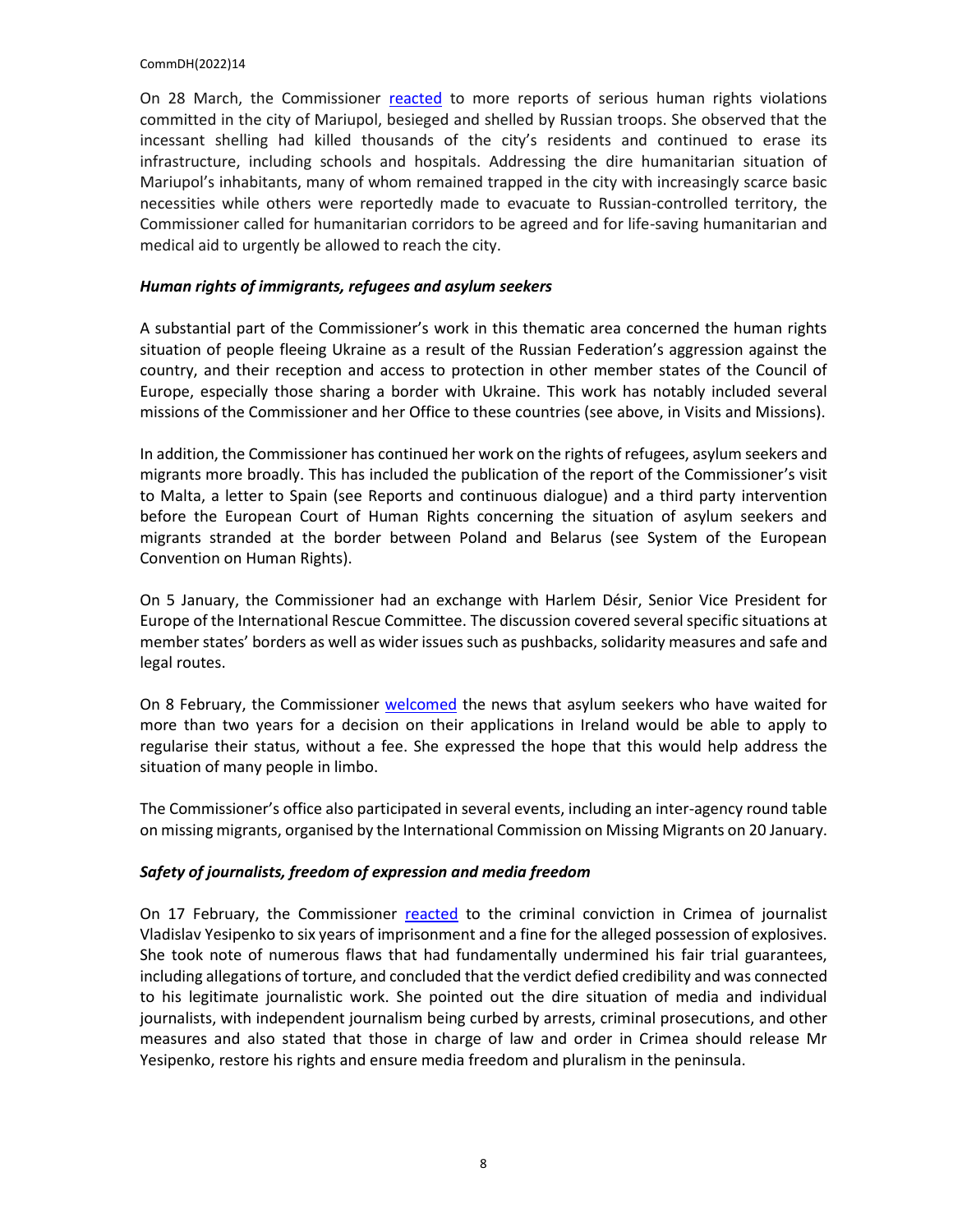On the fourth anniversary of the murders of investigative journalist Jan Kuciak and of Martina Kušnírová in the Slovak Republic on 18 February, the Commissioner [stressed](https://twitter.com/CommissionerHR/status/1494581197896306688?cxt=HHwWgMCyycnr6L0pAAAA) that justice must be done and called on Council of Europe member states to show the political will necessary to end impunity and protect journalists.

On 28 March, the Commissioner [stated](https://twitter.com/CommissionerHR/status/1508496186327674893?t=QISo-aegc3wgxo__kpa90g&s=03) that the decision of the prominent Russian media Novaya Gazeta to suspend its activities was the latest example of the repression and censorship of independent journalism in Russia which had led to the ban and closure of dozens of media outlets. She highlighted that the Russian independent press needed support.

#### *Children's rights*

On 8 February, the Commissioner participated, jointly with EU Vice President and Commissioner for Democracy and Demography Dubravka Šuica, in a trilateral [meeting](https://eurochild.org/news/statement-on-urgency-to-counter-anti-child-rights-movements-in-europe/) on the impacts of anti-child rights movements on children's rights, organised by Eurochild. The Commissioner and VP Šuica expressed their solidarity and strong support for children's rights and for Eurochild members and children experiencing threats and attacks when advocating for children's rights. The Commissioner stressed that the voices of child rights defenders had to be heard more loudly and undertook to cooperate closely to ensure that politicians remained accountable to their human rights and children's rights obligations.

#### *Women's rights and gender equality*

On 31 January, the Commissione[r welcomed](https://twitter.com/CommissionerHR/status/1488107970554646534?cxt=HHwWjMCyxZOU6aYpAAAA) Moldova becoming the  $35<sup>th</sup>$  Council of Europe member state party to the Istanbul Convention and urged all member states to ratify and fully implement this landmark instrument to end violence against women.

On 1 February, the office participated in an online Conference on ["the Istanbul Convention:](https://www.clef-femmes.fr/2022/01/19/inscriptions-ouvertes-mardi-de-la-clef-12-la-convention-distanbul-socle-et-rempart-des-droits-des-femmes/)  [foundations and defense of women's rights"](https://www.clef-femmes.fr/2022/01/19/inscriptions-ouvertes-mardi-de-la-clef-12-la-convention-distanbul-socle-et-rempart-des-droits-des-femmes/), organised by La CLEF in partnership with University Women of Europe, during which the Commissioner's work towards supporting the ratification and implementation of the Convention was presented.

On 7 March, ahead of International Women's Day, the Commissioner issued a [statement](https://www.coe.int/en/web/commissioner/-/on-international-women-s-day-let-us-stand-with-ukrainian-women-and-girls) expressing her solidarity with Ukrainian women and girls caught up in the war. She saluted the courage of those women and girls, including human rights defenders, journalists, civil society activists and volunteers, who work tirelessly towards re-establishing peace and protecting the values for which the Council of Europe stands. She called on all member states to hear their resolute calls for action and ensure that humanitarian support effectively reaches all areas where it is most urgently needed, both inside Ukraine and in countries of arrival.

The Commissioner als[o contributed](https://www.women4multilateralism.org/femme/dunja-mijatovic/) to the EU initiativ[e #Women4Multilateralism](https://www.women4multilateralism.org/) developed around International Women's Day to show support for multilateralism and the crucial role that women play in the advancement of human rights, development and peace all across the world.

On 15 March, the Commissioner published a Human Rights [Comment](https://www.coe.int/en/web/commissioner/-/no-space-for-violence-against-women-and-girls-in-the-digital-world) on violence against women and girls in the digital world in which she called on member states to recognise it as yet another manifestation of gender-based violence and a continuum of violence affecting women and girls in all areas of life. To combat this phenomenon, she urged all member states to ratify and implement the Istanbul Convention, taking into account GREVIO [General Recommendation No.1 on the digital](https://rm.coe.int/grevio-rec-no-on-digital-violence-against-women/1680a49147)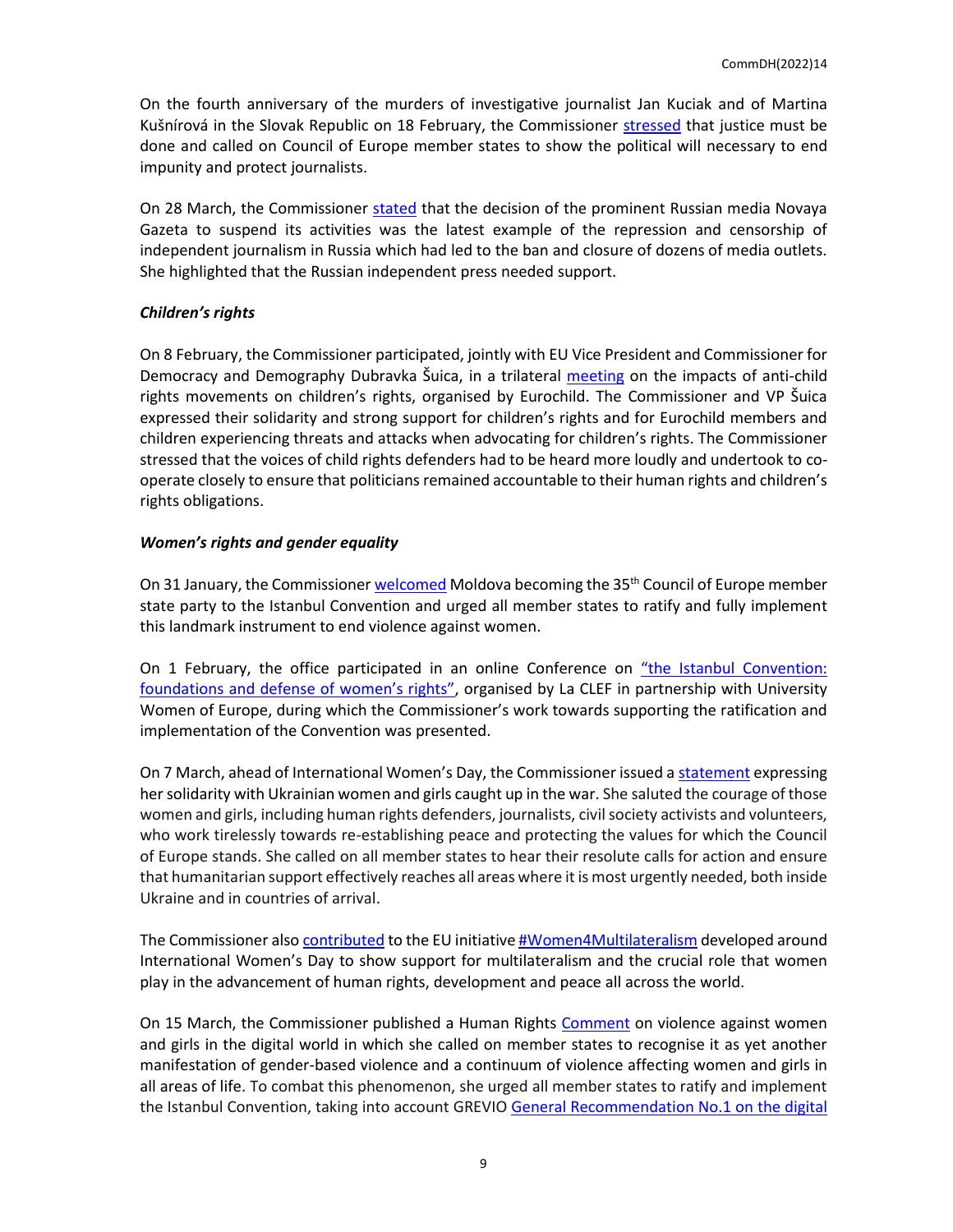[dimension of violence against women.](https://rm.coe.int/grevio-rec-no-on-digital-violence-against-women/1680a49147) She noted that this type of violence not only has a serious impact on the lives of women and girls, breaching a wide range of human rights, but it also has a chilling effect on democratic discourse, and therefore an impact on society as a whole. This is because digital violence may lead women and girls to self-censor and limit their interactions online, or drive them off social media completely, pushing them into silence. Drawing on her work in several member states, she observed that violence in the digital world can be especially harmful for women and girls at risk of or exposed to intersecting forms of discrimination, human rights defenders, journalists and politicians.

#### *Human rights of LGBTI people*

In a [statement](https://www.coe.int/en/web/commissioner/-/hungarian-government-must-stop-instrumentalising-and-weakening-the-human-rights-of-lgbti-people) on 13 January, the Commissioner regretted the decision of the Hungarian government to conduct a national referendum regarding children's access to information concerning sexual orientation and gender identity issues on the same day as the parliamentary elections. She warned that the ambiguous and misleading questions put to popular vote would entrench stereotypes, prejudice and hate against LGBTI people and therefore have a strong negative impact on their safety and well-being. She noted that the referendum was a striking example of the political manipulation of the human rights of LGBTI people, which was on the rise in Europe. On 29 March, the Commissioner [reiterated](https://twitter.com/CommissionerHR/status/1508832695949963266?t=8XKXN_qLMNWIGz-Fxs_dBw&s=03) her concern about the exploitation of the rights of LGBTI people in Hungary ahead of the national elections, as the anti-human rights narrative of the referendum strengthened prejudice against them.

On 24 March, the Commissioner [published](https://rm.coe.int/third-party-intervention-before-the-european-court-of-human-rights-in-/1680a5de6c) her third party intervention before the European Court of Human Rights in the case of *Irina Borisovna Fedotova and Irina Vladimirovna Shipitko and 2 others v. Russia*, concerning the absence of legal recognition of same-sex relationships in Russia (see System of the European Convention on Human Rights).

#### *Combating racism and intolerance*

On 26 January, ahead of the International Day of Commemoration in memory of the victims of the Holocaust, the Commissioner published a [statement](https://www.coe.int/en/web/commissioner/-/remembering-the-holocaust-by-rejecting-denial-and-distortion) calling for continued commitment to remembering the Holocaust and for strengthening legal, policy and educational measures to prevent and confront hate speech and Holocaust denial and distortion.

On 21 March, on the occasion of the International Day for the Elimination of Racial Discrimination, the Commissioner *urged* all member states to ensure access to their territories to all persons fleeing wars and persecution without discrimination on grounds of race, colour, descent, national or ethnic origin or immigration status.

On 28 March, members of the Commissioner's office met with Petra Bayr, General Rapporteur of the Parliamentary Assembly of the Council of Europe on combating racism and intolerance. The discussions focused on current issues concerning antisemitism in Europe and measures to effectively combat this phenomenon.

#### *Transitional justice*

From 31 January to 1 February the Commissioner carried out a mission to The Hague to discuss challenges and opportunities in advancing international justice and accountability for serious human rights violations. During the mission, the Commissioner held a series of meetings at the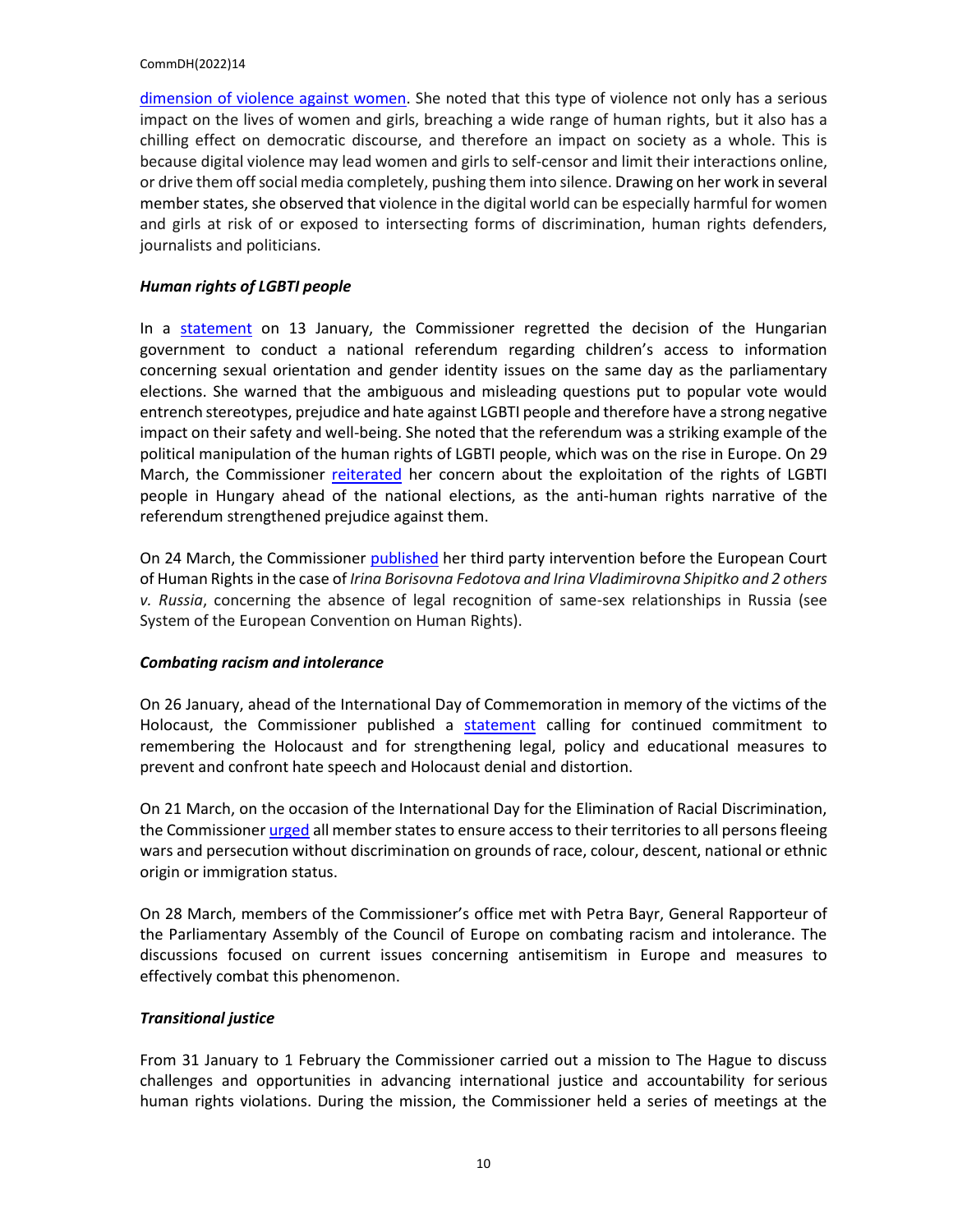International Residual Mechanism for International Criminal Tribunals and at the Kosovo Specialist Chambers and Specialist Prosecutor's Office, during which the remaining challenges in the fight against impunity for war crimes in the former Yugoslavia were discussed, as well as ways to promote the legacy of the ICTY to fight denial of genocide and war crimes. The Commissioner also visited the International Commission on Missing Persons and its DNA laboratory and exchanged with the Executive Director and her team on the lessons learned from the former Yugoslavia. The Commissioner further met with the OSCE High Commissioner on National Minorities with whom she discussed issues pertaining to the protection of national minorities in the former Yugoslavia and more broadly. Finally, as part of this mission, the Commissioner held substantive exchanges with the President, the Registrar, and the Prosecutor of the International Criminal Court, discussing among others the Court's ongoing need for states parties' support and co-operation

On 25 February, the Commissioner issued a [statement](https://www.coe.int/en/web/commissioner/-/slovenia-state-apology-to-the-erased-is-a-welcome-and-meaningful-step) welcoming the state apology extended by the President Borut Pahor to the "erased", 30 years after their removal from the official residence registry. She called on the authorities to provide a simplified and efficient process of regularisation for the small number of "erased" persons who still live in Slovenia without legal status, and to include substantial information about this issue in the school curriculum.

#### *Data protection*

On 28 January, World Data Protection Day, the Commissione[r stressed](https://twitter.com/CommissionerHR/status/1486978284734795776) that existing data protection safeguards could only protect individuals from prevailing threats if they were properly enforced and called on member states to empower and fund independent data protection authorities so that they could effectively fulfil their functions.

### **4. Other meetings**

#### *Online event as part the American Society of International Law's Human Rights Talks series*

On 19 January, the Commissione[r spoke](https://www.youtube.com/watch?v=wKkNzZrcToc) at the American Society of International Law online event "Human Rights Developments and Challenges in the Council of Europe: A conversation with the Commissioner for Human Rights", as part of the *Human Rights Talks* series. She focused on important current topics in Europe, including the human rights of immigrants, refugees and asylum seekers; safety of journalists, freedom of expression and media freedom; human rights of LGBTQI+ persons; children's rights; the rights of Roma; and transitional justice.

#### *Meeting with Janina Ochojska, Member of the European Parliament*

On 20 January, the Commissioner met online with Janina Ochojska, Member of the European Parliament and founder and president of the Polish Humanitarian Action (PAH), to discuss the human rights situation of asylum-seekers and migrants stranded on the Polish-Belarusian border, the continuing problem of lack of access to the border zone for humanitarian actors and the media, and the problematic situation of the inhabitants of the border areas.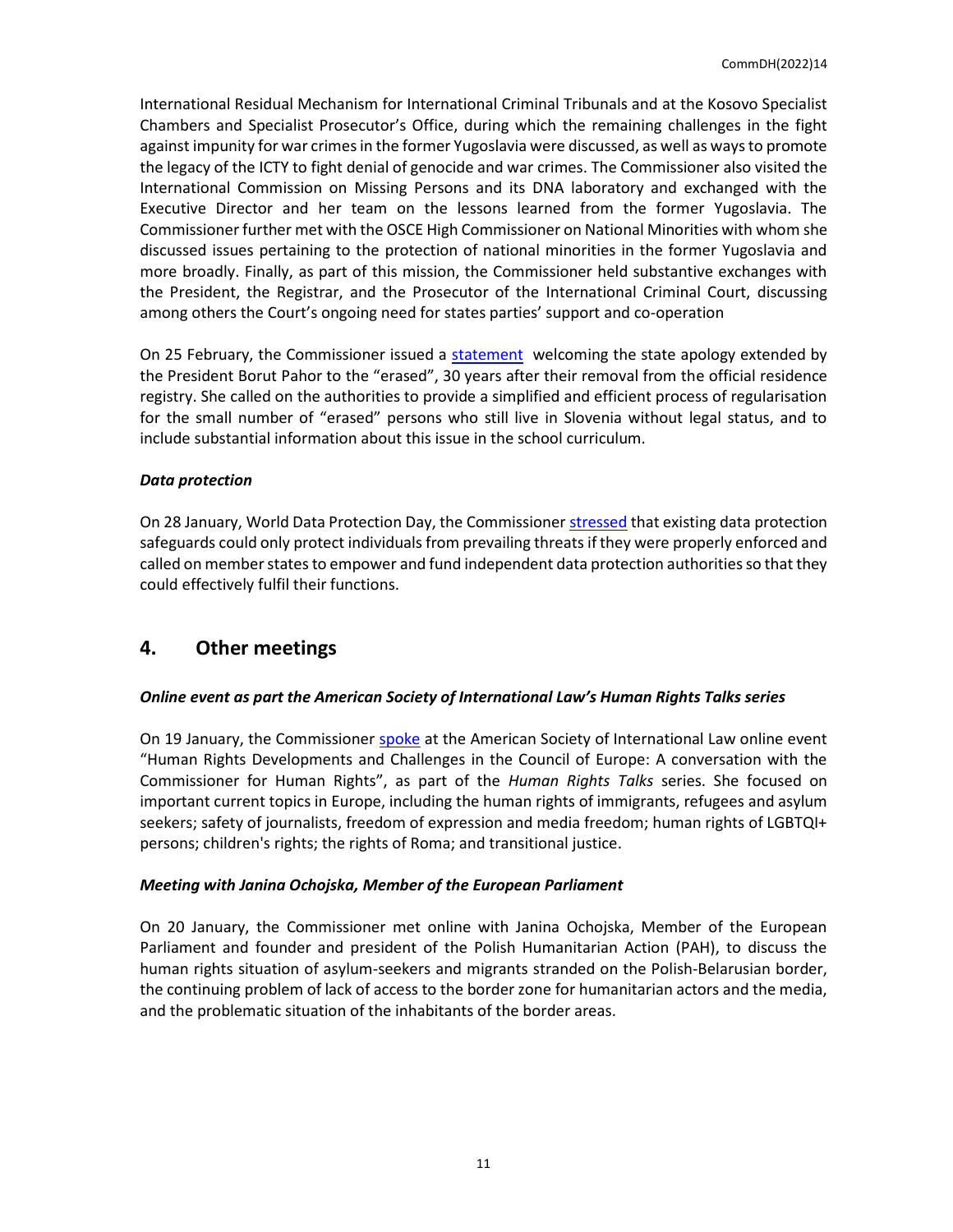#### *Meeting with Nino Lomjaria, Public Defender of Georgia*

On 25 January, the Commissioner had a meeting in Strasbourg with the Public Defender of Georgia, Nino Lomjaria. They discussed various issues of human rights concern and those pertaining to the independent and effective functioning of the Ombudsman institution in Georgia.

#### *Meetings with EU Commissioners and EU Special Representative for Human Rights*

On 8 and 9 February, as part of a mission to Brussels which also included the Commissioner's participation in a children's rights event (see above), the Commissioner held meetings in Brussels with EU Vice President and Commissioner for Values and Transparency Vĕra Jourová; EU Justice Commissioner Didier Reynders; EU Equality Commissioner Helena Dalli; EU Commissioner for Crisis Management Janez Lenarčič; and EU Special Representative for Human Rights Eamon Gilmore, to exchange information about current activities and priorities. Discussions focused on shared concerns regarding the rule of law in some EU member states, the Western Balkans and Türkiye, rising inequality in Europe, the impact of the pandemic on human rights, and growing pressures on civil society and human rights defenders.

#### *Online exchange between the Commissioner and the staff of the EU Fundamental Rights Agency*

On 14 February, the Commissioner held an online exchange with the staff of the EU Fundamental Rights Agency. Issues discussed included human rights topics of importance for the work of the two institutions, effective strategies for the promotion and protection of human rights in Europe and ways to enhance synergies and co-operation between various human rights actors.

#### *Meeting with the Norwegian Delegation to PACE*

On 7 March, the Commissioner's office met the Norwegian Delegation to the Parliamentary Assembly to provide an overview of the Commissioner's mandate and priorities, her work on monitoring states' compliance with human rights, and her interaction with the Parliamentary Assembly.

#### *Meeting with Claire Bazy Malaurie, President of the Venice Commission*

At a meeting on 14 March, the Commissioner and the President of the Venice Commission Claire Bazy exchanged on a number of topics of mutual interest, including transitional justice, issues relating to the rule of law and tackling disinformation and misinformation.

#### *Exchange of views with the Group of Experts on Action against Trafficking in Human Beings*

On 29 March, the Commissioner held an exchange of views with the Group of Experts on Action against Trafficking in Human Beings (GRETA). The Commissioner outlined her recent activities and discussed issues of mutual interest, including trafficking of unaccompanied children and Roma children as well as the increased risks of trafficking and exploitation of Ukrainian women and girls, inside or outside Ukraine, in the context of the war. The Commissioner expressed her willingness to continue co-operating on these and other issues in the future.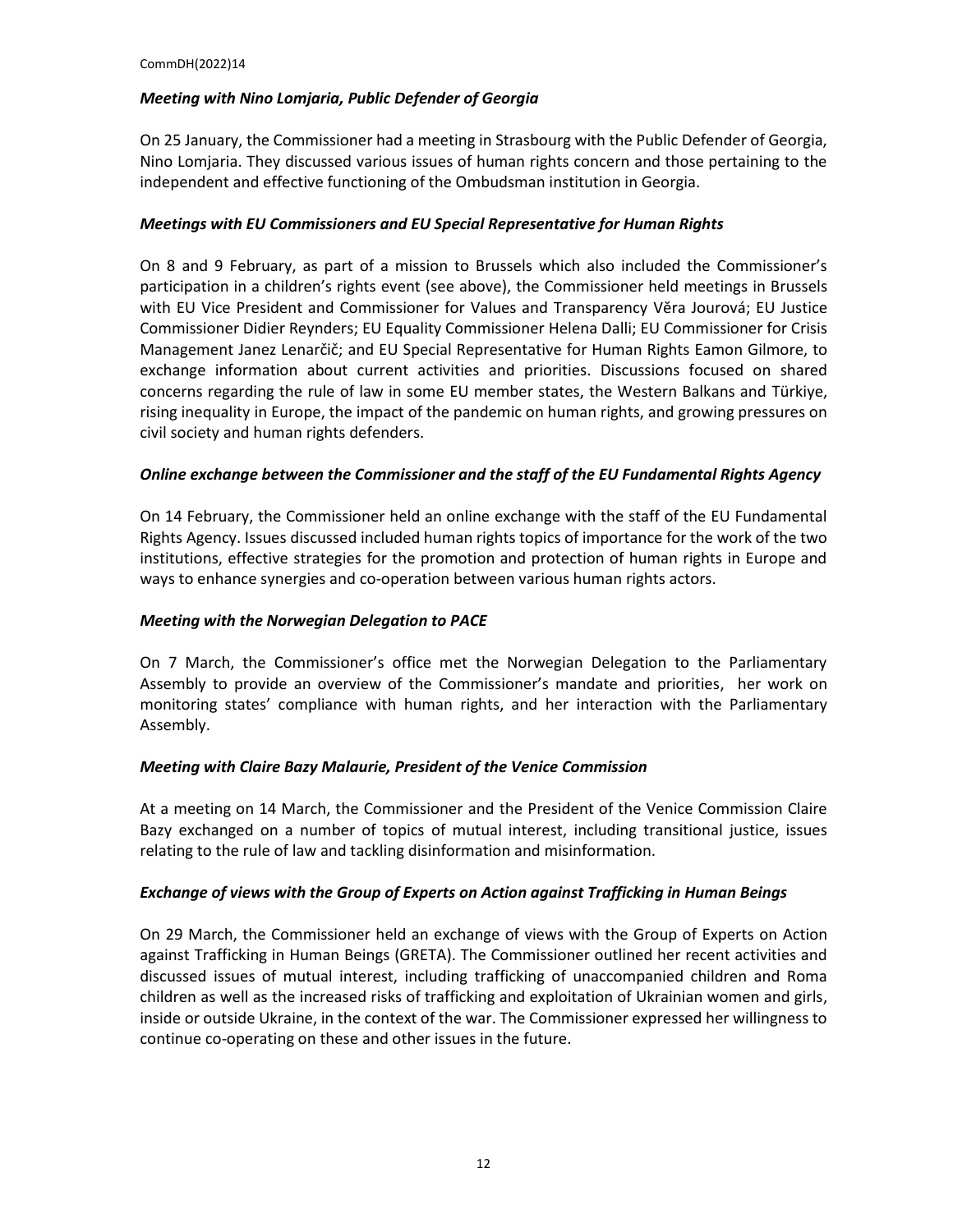## **5. Human Rights Defenders**

The Commissioner continued to pay attention to the situation of human rights defenders and civil society in the Council of Europe area during the period under review, which for many, was characterised by a rapidly changing environment for their activities.

Thus on 7 March, the Commissioner issued [a statement](https://www.coe.int/en/web/commissioner/-/russian-authorities-should-stop-the-unprecedented-crackdown-on-freedoms-of-expression-assembly-and-association-in-the-country) concerning the unprecedented large-scale crackdown on freedoms of expression, assembly and association in Russia following its military attack against Ukraine. She expressed concerns at the violent dispersals of protests in various Russian cities; bans and censorship of dozens of independent media outlets; raids and searches of civil society organisations; as well as the criminalisation of spreading "fake information" about the acts of the Russian army in Ukraine and its "discreditation". She emphasised that this internal repression against all those opposing the war had an enormous chilling effect and urged the Russian authorities to end reprisals against human rights defenders, journalists, activists and ordinary citizens and to fully respect their rights in line with human rights standards. Referring to narrative by high-level officials in Russia indicating further crackdown on dissent, on 17 March, the Commissioner [stressed](https://twitter.com/CommissionerHR/status/1504440345609883652?t=R4umrbZgzCpvOc9VYwPA5w&s=03) that this was dangerous and had disastrous consequences for Russian human rights defenders, journalists and civil society.

On 24 March, the Commissioner issued a [statement](https://www.coe.int/en/web/commissioner/-/russian-civil-society-needs-support-of-council-of-europe-member-states) following her mission to the Czech Republic, where she met with many civil society actors, including Russian and Belarusian human rights defenders and journalists who had to leave their countries to escape reprisals. During the meeting, participants shared their concerns about personal safety and their ability to continue working from abroad. In her statement, the Commissioner expressed her appreciation for the courageous work carried out by Russian and Belarusian civil society and called on Council of Europe member states to support them and ensure an enabling environment for their legitimate activities.

In her [written observations](https://www.coe.int/en/web/commissioner/-/commissioner-intervenes-before-the-european-court-of-human-rights-in-a-case-concerning-the-situation-of-asylum-seekers-and-migrants-stranded-at-the-bo) to the European Court of Human Rights in the case of *R.A. and others v. Poland* concerning asylum seekers and migrants stranded at the border between Poland and Belarus, the Commissioner addressed the restrictions on accessing the border zone for civil society organisations, human rights defenders, volunteers and other persons providing humanitarian assistance and legal aid, as well as their harassment and intimidation fuelled by the stigmatisation of migrants in the official narrative (see System of the European Convention on Human Rights). On 25 March, the Commissioner [expressed](https://twitter.com/CommissionerHR/status/1507391945991151616?t=ivIsrsJ0XITVauH25Y3vqg&s=03) concern about the arrest and prosecution of four activists helping people seeking protection in Poland, calling it an attempt to criminalise humanitarian aid. She called for the saving of lives never to be criminalised and for the harassment of human rights defenders at the Polish-Belarusian border to stop.

# **6. System of the European Convention on Human Rights**

#### *Third-party intervention before the European Court of Human Rightsin the case of R.A. and others v. Poland*

On 4 February, the Commissioner published her [written observations](https://www.coe.int/en/web/commissioner/-/commissioner-intervenes-before-the-european-court-of-human-rights-in-a-case-concerning-the-situation-of-asylum-seekers-and-migrants-stranded-at-the-bo) to the to the European Court of Human Rights in the case of *R.A. and others v. Poland*, concerning the situation of asylum seekers and migrants stranded at the border between Poland and Belarus. In the intervention, the Commissioner highlights the repeated and systematic practice of pushing migrants and asylum seekers back to Belarus in Poland, which happens without regard for those persons' individual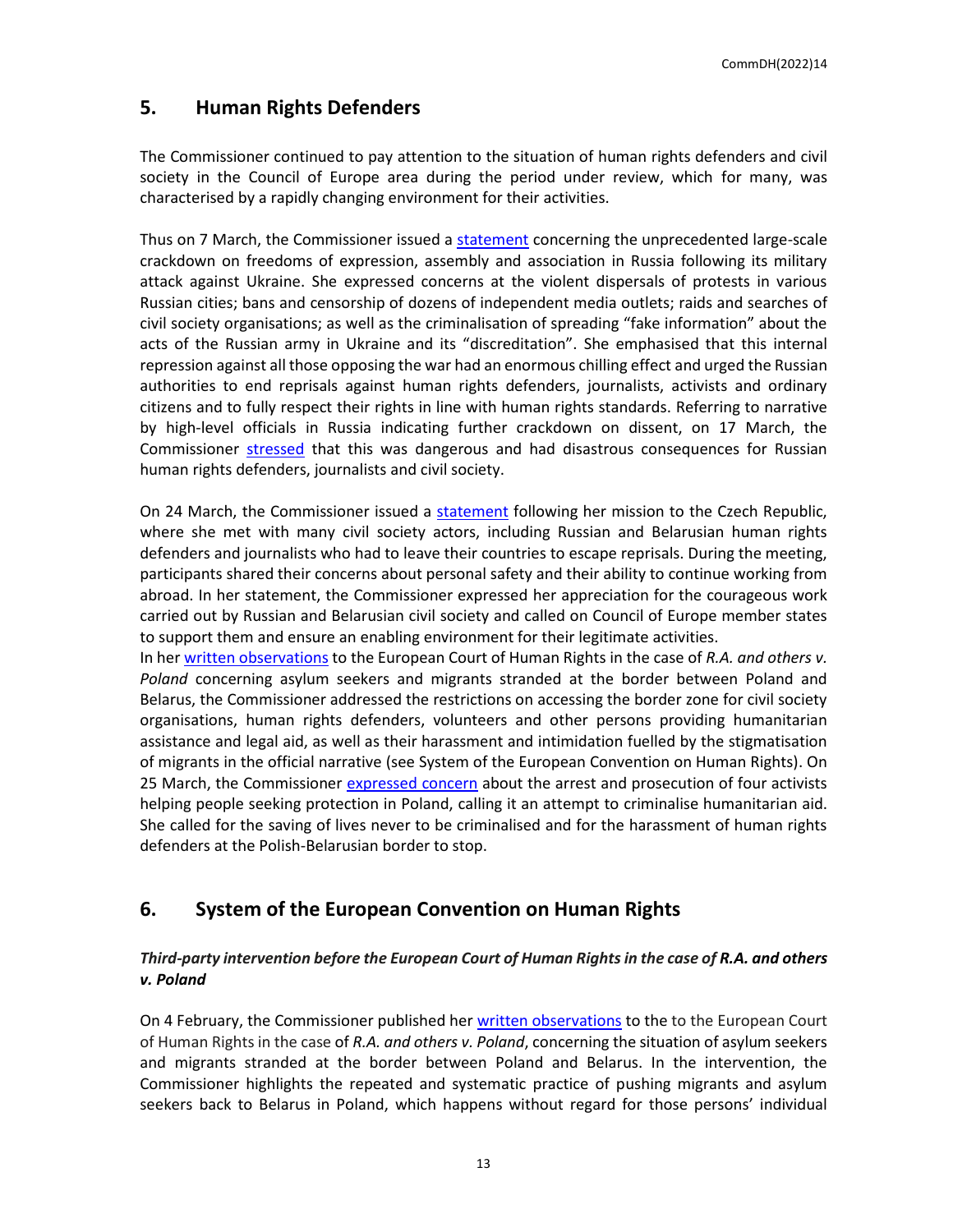situations and in particular, whether they may be entitled to international protection. The Commissioner also noted that changes in Poland's regulatory framework had made it largely illusory for those persons to access individual procedures and to apply for protection in Poland. The Commissioner observed that this practice is also likely to put them at risk of torture or inhuman or degrading treatment at the hands of Belarusian state agents, which is incompatible with Article 3 of the European Convention on Human Rights. She further noted that the Polish authorities' failure to provide humanitarian assistance to asylum seekers and migrants, and the restrictions put in place by Poland on access to the border zone for persons and organisations providing humanitarian assistance and legal aid, raised concerns under Article 2 and Article 3 of the European Convention on Human Rights.

#### *Third Party Intervention before the European Court on Human Rights in the case of Irina Borisovna Fedotova and Irina Vladimirovna Shipitko and 2 others v. Russia*

On 24 March, the Commissioner published her [written observations](https://www.coe.int/en/web/commissioner/-/commissioner-publishes-observations-on-the-absence-of-legal-recognition-of-same-sex-relationships-in-russia) to the European Court of Human Rights in the case of *Irina Borisovna FEDOTOVA and Irina Vladimirovna SHIPITKO and 2 other applications v. Russia*, which is pending before the Grand Chamber, concerning the absence of legal recognition of same-sex relationships. In her submission, the Commissioner emphasised that stable same-sex couples, with or without children, are part of the rich diversity of families that make up our societies – regardless of whether a state recognises them or not. She added that in the absence of such recognition however, they are barred from fully enjoying their right to respect for private and family life guaranteed under the European Convention on Human Rights.

The Commissioner also stressed that states should provide effective and non-discriminatory legal recognition to same-sex couples, through a clear and easily accessible legal framework, spelling out equal rights covering the needs of any couple in all aspects of life. Highlighting the consolidation of a consensus in Europe on this matter, the Commissioner points out that the absence of such consensus at the national level should not be considered as a valid argument to deny legal recognition to same-sex couples. The Commissioner underlined that the absence of legal recognition of same-sex couples constitutes discrimination on grounds of sexual orientation and perpetuates prejudices about same-sex relationships. Finally, she highlighted research demonstrating that that access to such recognition has resulted in increased acceptance of LGBTI people.

# **7. Communication and information work**

The Commissioner's work generated more than 150 news items from different national and international news outlets. The main topics covered by the media were freedom of expression, the impact of the war in Ukraine on human rights and the human rights of LGBTI people and migrants.

Work related to media freedom and freedom of expression was reported by *ANSA EFE, SwissInfo, ACN, Agence Europe, El Periodico de Catalunya, Estrella Digital, El Nacional, Elmundo, ERT, Europe Press, RTVCE, La Nazione*, *AFP, France 24, RFE/RL, Times of Malta, Turan, Ukrainian News, Azernews, Ukrinform, Azer-Press, Mediamax, News.am and Trend*.

The Commissioner's work in relation to the war in Ukraine was covered by several media including *ACN, El Punt Avui, AFP, SDA/ATS, Aktualne.cz, Anadolu Agency, ANSA, Aristegui Noticias, EFE, SwissInfo, Athens News Agency, Ethnos.gr, Liberal.gr, Newsbomb.gr, SigmaLive, Dnevni Avaz, Hina,*